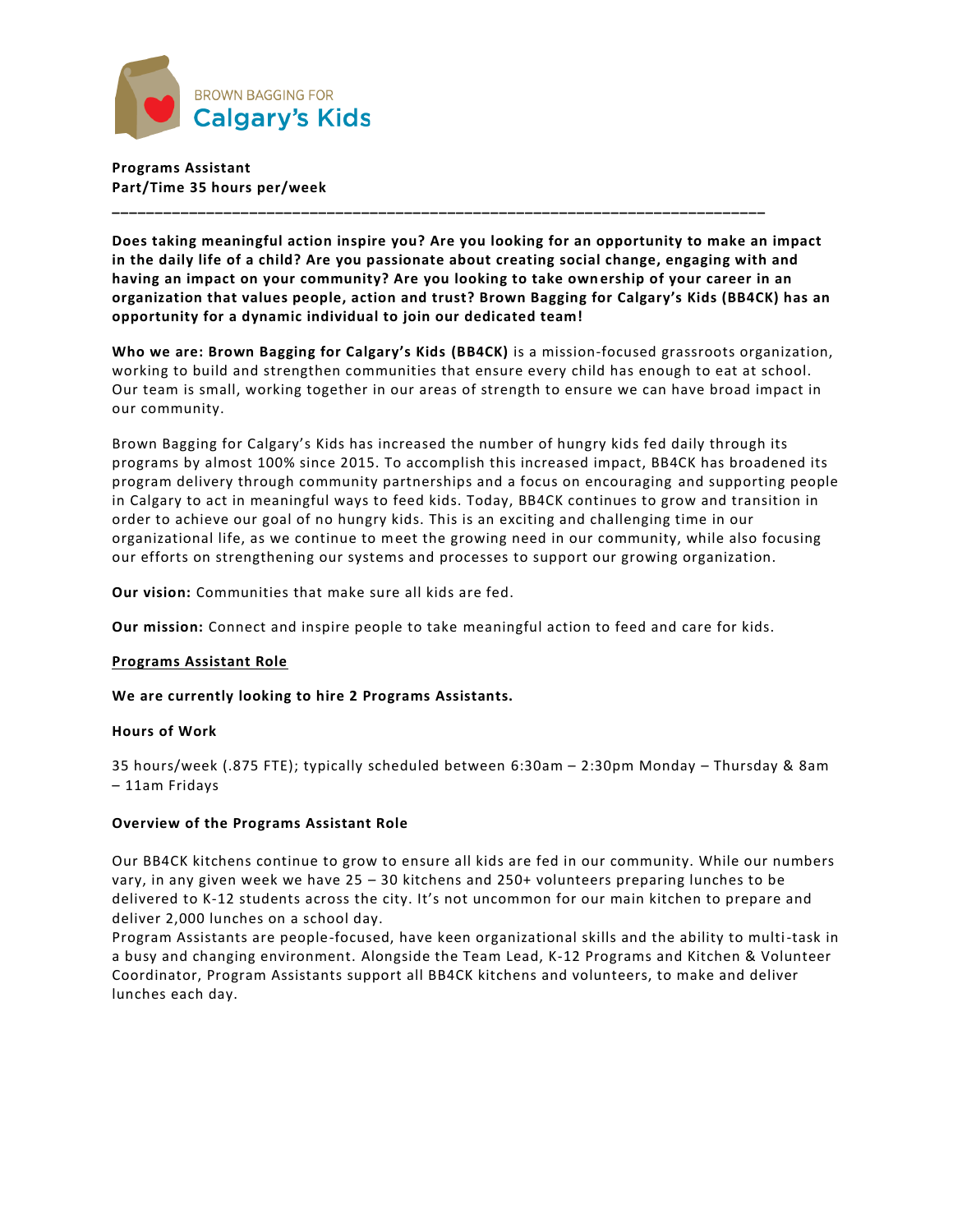

## **Key responsibilities:**

Whole Organization:

- Be responsible for own health and wellness, personally and professionally, and take ownership to ensure you are able to perform this role as needed
- Contribute wholeheartedly to BB4CK's vision and mission
- Working effectively on tasks assigned within the context of BB4CK values and culture

### This Role:

- Share the story of BB4CK in a wide variety of different communities; Inspire and motivate people to engage with BB4CK to feed kids in their communities
- In partnership with the Team Lead, K-12 Programs, engage and support volunteers
- Support the development and growth of existing programming, and new program initiatives/priorities
- Programs Assistants rotate the focus of their work weekly between Main Kitchen and Community Kitchen. (E.G. Weeks 1 & 3 Main Kitchen, Weeks 2 & 4 Community Kitchen)

#### **Main Kitchen Weeks:**

Monday – Thursday you'll be in BB4CK's main kitchen with 20+ volunteers preparing 1500 – 2500 lunches and prepping for the next day's lunches. Fridays you'll have admin time to tackle emails or projects you're working on with the K-12 Programs Team.

- Welcome, onboard, and train new regular volunteers in partnership with the Volunteer Connector
- Support with the preparation of lunches including acting as a kitchen "float" support for volunteer groups (bringing supplies to tables, answering questions, supervising sandwich tables or supporting a baking group)
- Ensuring health and safety of the kitchen: directing volunteers on cleaning, and supporting with cleaning of the kitchen
- Supporting with the packing of lunch bins, and moving bins from our kitchen to our delivery drivers
- Work with the Kitchen & Volunteer Coordinator and Programming Systems Coordinator to schedule/coordinate daily kitchen volunteers and create/modify driver routes
- Occasionally you will be required to drive a lunch delivery route
- Receive delivery orders, make note of stock changes and needs for upcoming orders
- Support the Kitchen & Volunteer Coordinator in their daily operations

**Community Kitchen Weeks:** Each Programs Assistant supports and engages with a number of Community Kitchen groups. During your Community Kitchen weeks, you'll spend time with these groups, and lead afternoon baking in BB4CK's main kitchen.

- Schedule visits with your Community Kitchen groups
- Twice/week lead afternoon baking groups in BB4CK's main kitchen
- Once/month (Friday) lead an Experience Based Learning group (ie. Group of students). EBL programs combine learning with a baking group or food prep